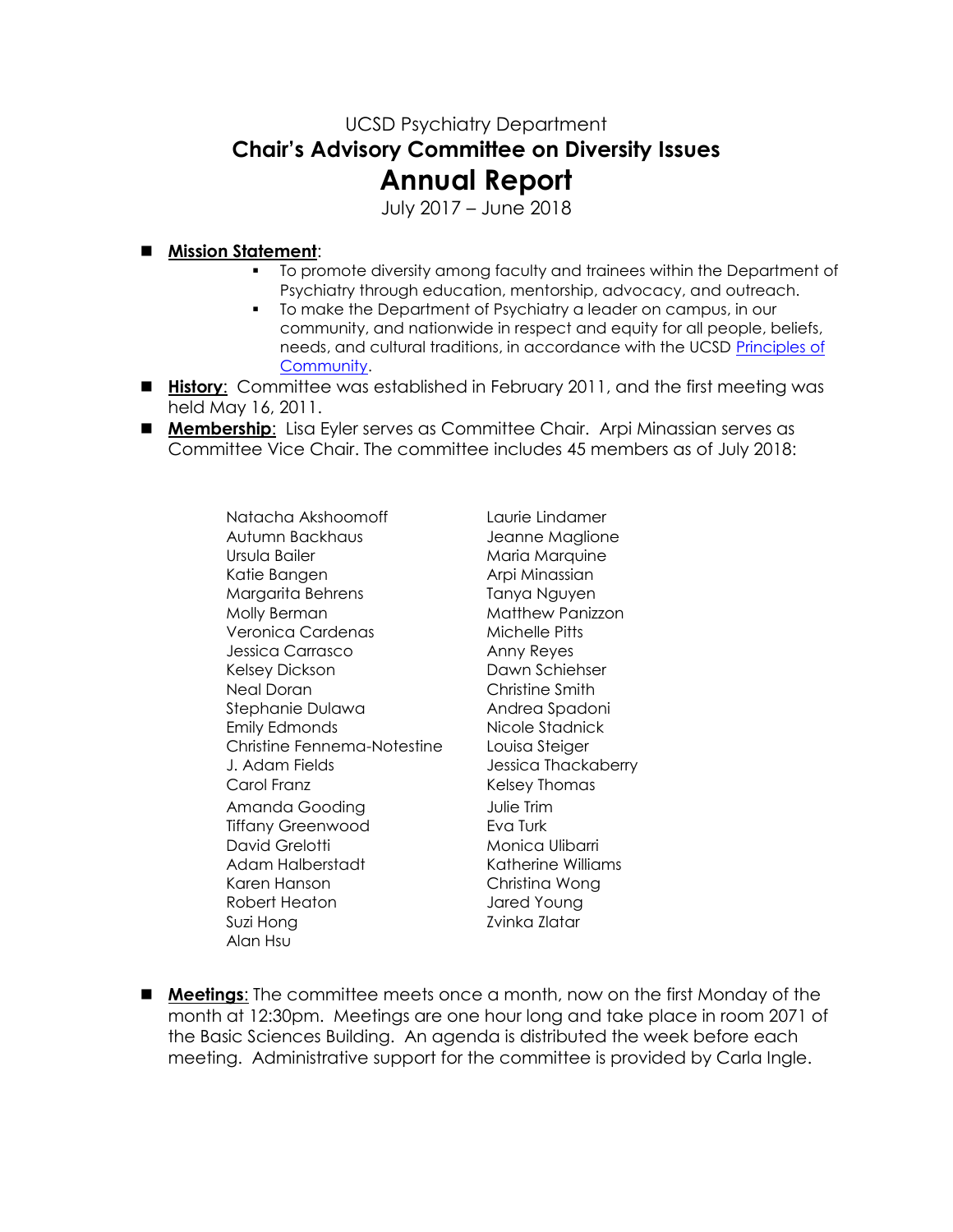**Subcommittee Structure**: Starting in 2015, we formed standing subcommittees and asked each member to serve on at least one. The subcommittees and their members for 2017-2018 were:

Diversity Corner (to become Web Presence): Dean Acheson, Allie Clark, Natacha Akshoomoff

Climate Survey Response: Christine Fennema-Notestine (Lead), Carol Franz, Natacha Akshoomoff, Lisa Eyler, Tiffany Greenwood, Lisa Delano-Wood, Jared Young, Katherine Williams

Workshop Development: Dean Acheson, Sheena Dev, Laurie Lindamer, Matthew Panizzon, Monica Ulibarri

Cultural Celebration: Ursula Bailer, Tiffany Greenwood, Maria Marquine, Arpi Minassian, Tanya Nguyen, Anny Reyes, Louisa Steiger, Jared Young

Champion of Diversity Award Selection: Ursula Bailer, Arpi Minassian, Matthew Panizzon, Katherine Williams, Neal Doran

Mentorship: Veronica Cardenas, Suzi Hong, Matthew Panizzon, Dawn Schiehser, Jessica Thackaberry

Gender Issues: Stephanie Dulawa, Amanda Gooding, Carol Franz, Suzi Hong, Jeanne Maglione, Emily Meier, Tanya Nguyen, Kelsey Thomas, Eva Turk, Christina Wong, Jared Young

LGBTQ Issues: Molly Berman, Neal Doran, David Grelotti, Arpi Minassian, Christine Smith, Julie Trim, Jared Young

Race / Ethnicity Issues: Autumn Backhaus, Emily Edmonds, Alan Hsu, Maria Marquine, Tanya Nguyen, Christine Smith, Christina Wong, Zvinka Zlatar

Climate Re-Survey: Tiffany Greenwood, Matthew Panizzon, Neal Doran, Karen Hanson

DisAbility Issues: Dawn Schiehser, Laurie Lindamer, John Keltner, Adam Halberstadt, J. Adam Fields, Xia Li

Clinical Service Diversity: David Grelotti, Andrea Spadoni, Katie Bangen, Kelsey Dickson, Nicole Stadnick

## **Accomplishments in Past Year**:

- o **Diversity Corner**: Subcommittees were encouraged to come up with a Diversity Corner topic related to their own issue. A few are in the works, but we could use new members of this subcommittee to spearhead new content for the coming year, and generally consider issues of web presence for the committee.
- o **Climate Survey Response:** This subcommittee was formed in 2016 to review and synthesize results from the 2015 UCSD Health Sciences Faculty Climate Survey, as they pertained specifically to the Department of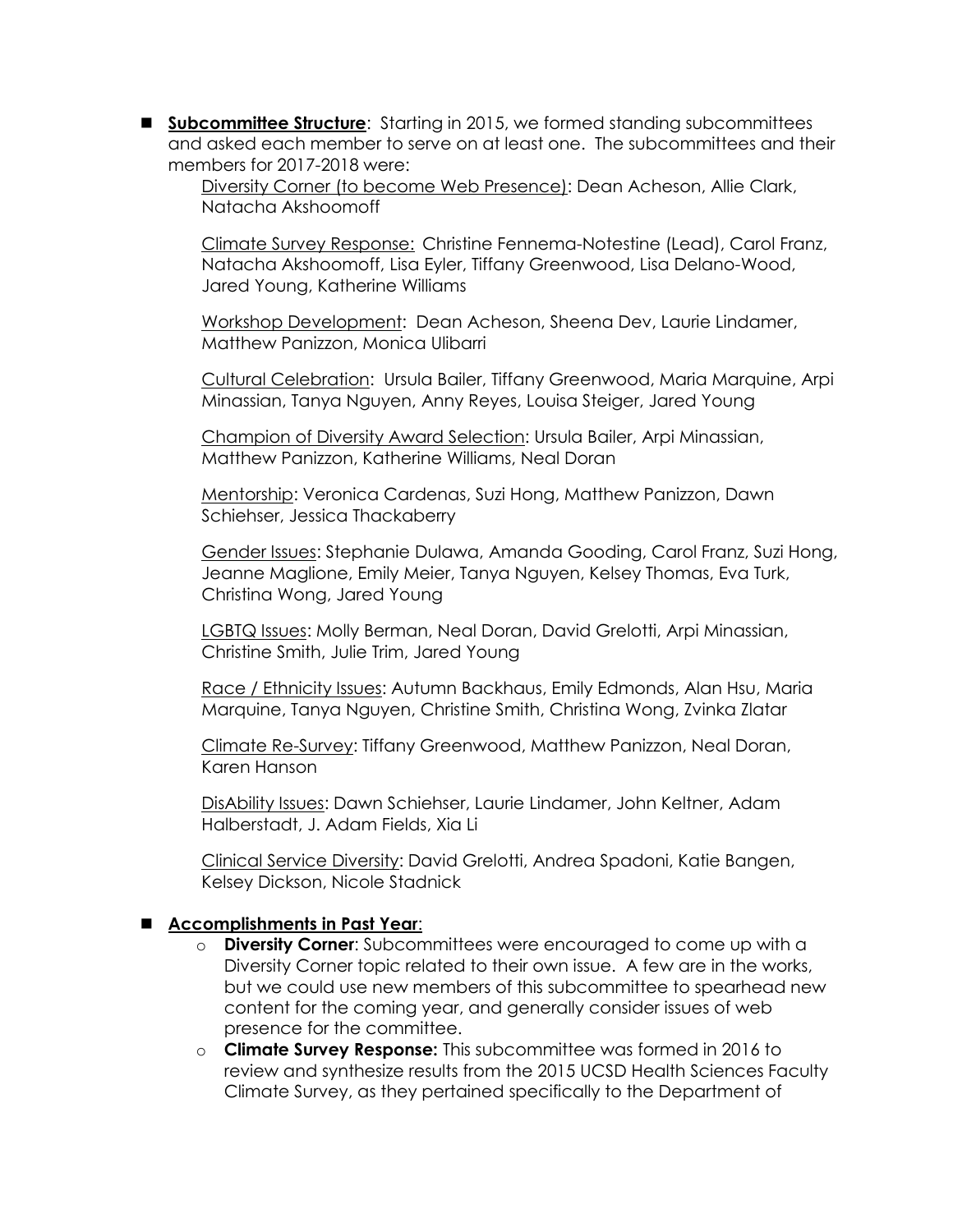Psychiatry environment, and to recommend opportunities for improvement. This year the Subcommitee worked to consolidate the recommendations of the three task forces (Compensation, Space, and Resources, Open Expression and influence, and Behavior and Civility) into a report that was recently presented to Dr. Grant. They will also help Dr. Grant develop a presentation at an upcoming General Faculty Meeting, and help facilitate discussion at the meeting.

- o **Workshop Development**: Lisa Eyler and members of the committee presented the Unconscious Bias workshop to trainee groups at the VA (interns and postdocs) and Rady Children's Hospital. Lisa and Maria Marquine developed an Ally Skills workshop, piloted it with members of the Diversity Committee, and presented the first version to department faculty in June. Lisa worked with Ellen Lee to develop and present a Negotiation and Communication Strategies for women workshop that was presented to department trainees and graduate students at UCSD.
- o **Cultural Celebration**: The Fourth Annual Psychiatry Department Cultural Celebration was held on Friday, February 23rd, 2018. This year's event attracted new and returning guests to a new, festively-decorated venue. Faculty, staff, and trainees dined on potluck treats from around the world and participated in a BINGO game to get to know each other and our cultural influences. Against a backdrop of world music and a slideshow of baby photos, ancestors, and homelands, adults and children mingled and decorated handprints to reflect countries of origin and other factors that shape our identity. The highlight of the evening was a performance from the UCSD student dance troupe ZOR. We were treated to a whirlwind Bollywood-style performance that they created on the theme of depression in order to decrease stigma and increase awareness about the importance of supporting those struggling with mental health issues. The dancers inspired us with their technical skill and dedication to this cause.
- o **Champion of Diversity Award**: Kiara Wesley, a fellow in the VA Postdoctoral Fellowship, was awarded the Trainee Champion of Diversity Award at the Department Graduation banquet for her contributions in teaching and research, particularly in the area of culturally-competent care for African-American couples. Neal Swerdlow, MD, PhD was selected as the 2018 Faculty Champion of Diversity for his dedication to enhancing the pipeline of under-represented minority academic physicians through his summer program and research residency. He was surprised with the award at the Graduation Banquet.
- o **Mentorship:** This year, the subcommittee continued to offer the Personalized Consultation Program (PCP) for the second year to give trainees access to a UCSD Psychiatry faculty member who has been recruited to serve as a "consultant" on issues relevant to personal identity and how this relates to professional development. The program provides trainees a resource, in addition to their existing mentor(s), to help them address topics relevant to their professional development and career goals that they do not wish to discuss, or feel uncomfortable discussing, in their primary training setting. The subcommittee solicited potential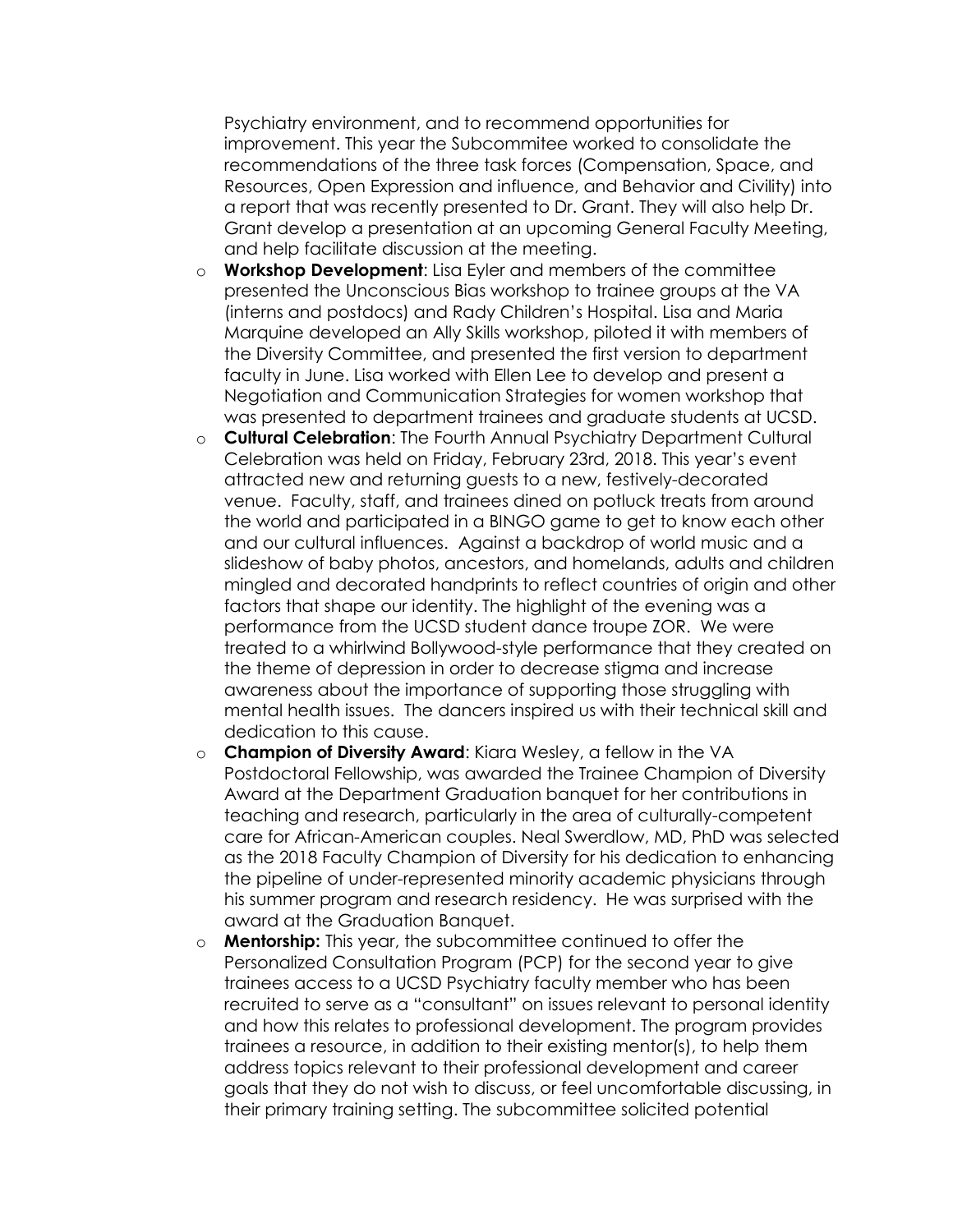consultants and interested trainees, and successfully confidentially matched 3 trainees to consultants. They evaluated the program and will soon report to the Committee on the outcomes. The PCP was also offered for the first time to junior faculty members this year, however no requests for a match were made. The PCP will be offered to trainees and junior faculty members again next year.

**Gender Issues:** The Subcommittee developed a faculty panel on Gender Issues and Transitioning to Faculty Positions which was presented to Departmental Trainees in June. In addition, several members of the Diversity Committee continue to be active in the Women in Health Sciences (WIHS) group and report back to the Committee about these activities. Lisa Eyler and Suzi Hong serve on the WIHS executive committee. Suzi Hong worked with Neal Swerdlow on diversifying departmental speaker introducers and grand round speakers. The group also worked on collecting statistics on gender/series/salary in the department and SOM, and clarified their mission by creating a mission statement - -Clarifying.

- o
- o **LGBTQ**: Major activities and accomplishments for the academic year include: publication of English and Spanish versions of a web resource for coping with traumatic events

[\(https://medschool.ucsd.edu/som/psychiatry/education/Pages/Traumati](https://medschool.ucsd.edu/som/psychiatry/education/Pages/Traumatic-Events.aspx) [c-Events.aspx\)](https://medschool.ucsd.edu/som/psychiatry/education/Pages/Traumatic-Events.aspx), publication of a web resource for faculty, staff and trainees for reporting and confidential counseling for difficult work events [\(https://medschool.ucsd.edu/som/psychiatry/about/Resources/Pages/Re](https://medschool.ucsd.edu/som/psychiatry/about/Resources/Pages/Resource-for-Reporting-And-Confidential-Counseling.aspx) [source-for-Reporting-And-Confidential-Counseling.aspx\)](https://medschool.ucsd.edu/som/psychiatry/about/Resources/Pages/Resource-for-Reporting-And-Confidential-Counseling.aspx), participating in the planning and implementation of a presentation to the Psychiatry residents about sexual health in the LGBTQ population, representing Psychiatry on the Health Sciences LGBTQ Leaders Committee and advising on educational competencies for providers who care for the LGBTQ community, and disseminating information about LGBTQ-related educational seminars, community events, and social events to the Psychiatry department.

- o **Race/Ethnicity**: Based on the findings from the subcommittee's survey of researchers in the Psychiatry Department (36 respondents), almost all researchers are interested in increasing recruiting/enrolling of ethnic/racial minorities into Department research studies but few are meeting their enrollment goals. We identified barriers to recruiting/enrolling of ethnic/racial minorities. The subcommittee created a list of information and resources that will help researchers overcome these barriers.
- o **Climate Re-Survey**: This year, the subcommittee finalized the draft of a new survey that combines the most salient items from the 2011 Climate for Success and Diversity Surveys and items devised based on results of the Health Sciences Climate Survey of 2015. After meetings with Departmental leadership, it was decided to delay the distribution of the survey until after the report of the Climate Survey Taskforces is disseminated and discussed.
- o **DisAbility**: Over this past year, the DisAbility subcommittee has accomplished the following:
	- 1. Refined mission statement (June 2017-March 2018).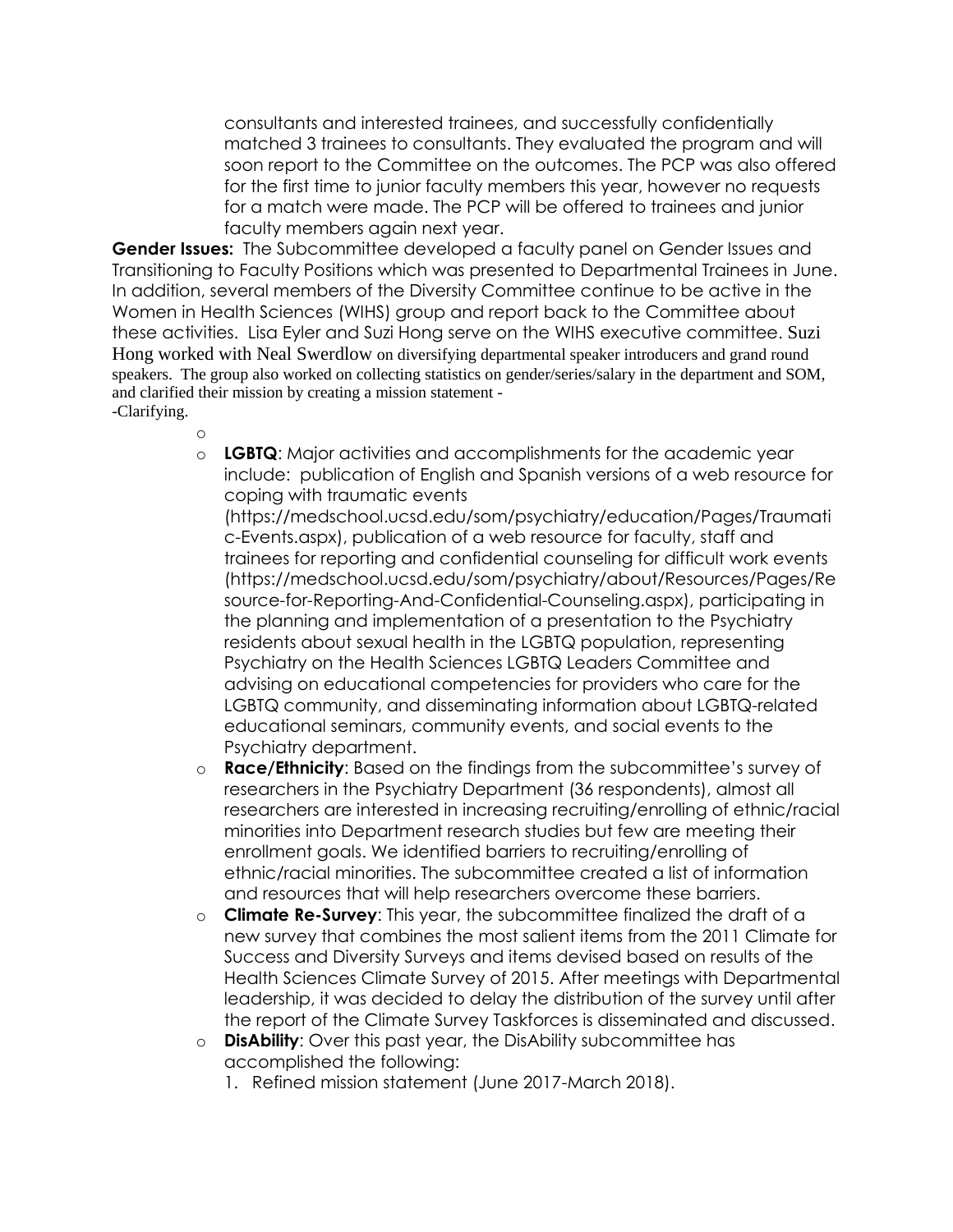- 2. Explored potential mechanisms for education (e.g., seminars, workshops) & outreach (e.g., university; community) pertaining to disability issues; contacted potential speakers (June 2017-present).
- 3. Compiled UCSD faculty/staff resources for addiction and updated Diversity website with resource links (Nov-Dec 2017).
- 4. Compiled information on medical licensure requirements pertaining to reporting a current or past disability, per request (Feb 2018-present).
- 5. Aided in the organization of NAMI walk for UCSD Dept of Psychiatry (April, 2018)
- 6. Contacted speakers to present on leave policies, per Dr. Grant's request (June, 2018).
- o **Clinical Service Diversity**: The subcommittee completed their survey of the demographic make-up of our clinical clientele in the Department, and began to work on a presentation to share with various entities, starting with the Clinical Council.
- o **General activities**:
	- Lisa Eyler met by phone with Christina Mangurian, MD, MAS at UCSF and Ruth S. Shim, MD, MPH at UC Davis, her cohorts at those institutions. Dr. Shim put together a letter of intent which included UCSF, UCLA, UCSD, and UCD for pilot funds (2 years) which will bring together people to discuss bias and discrimination and how it affects the mental health of medical students and then would propose a solution on how to deal with them. They were asked to submit a full proposal in August.
	- Helped to advertise and attended Health Sciences and campus diversity-related activities such as Women in Health Sciences speakers and workshop, a talk entitled "The Continuum of Sexual Violence: Creating Working and Learning Environments Free of Sexual Harassment and Assault", the workshop "Learning to Ask: How Women Can Leverage the Power of Negotiation" by Linda Babcock, kick-off events for the Diversity Strategic Plan, Women's Network events, and UCSD Health's Pride month and parade activities.

## **Goals for the Coming Year**:

Plan and facilitate Dr. Grant's presentation of the Climate Survey Response Task Forces Report to the General Faculty in September and work with multiple subcommittee to continue to implement recommendations.

Re-survey the Department regarding climate.

Administer PCP program with improvements as needed based on feedback.

Deliver Ally Skills Workshop at Hillcrest site; develop and deliver traineefocused version.